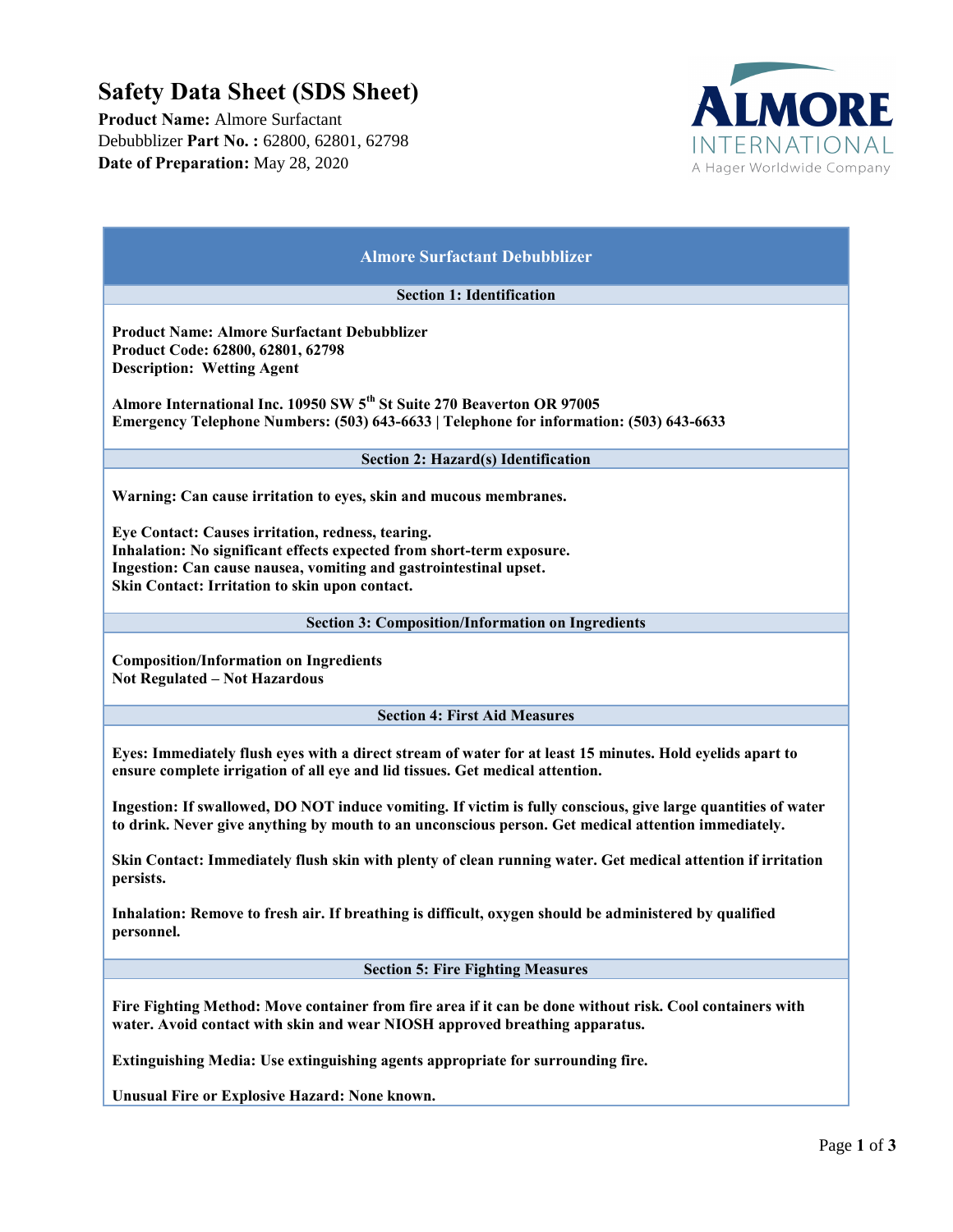**Section 6: Accident Release Measures**

**Personal Precautions: Isolate area. Keep unnecessary personnel away.** 

**Environmental Precautions: Keep out of sewers, storm drains, and waterways.** 

**Clean-up Procedures: Contain spill with inert material such as sawdust, then transfer to sealable containers for disposal. Flush contaminated areas with water.** 

**Recommended Waste Disposal Method: Dispose of in accordance with all applicable federal, state and local regulations.**

**Section 7: Handling and Storage**

**Hygenic Practices in Handling and Storage: Wash thoroughly after handling. Avoid body contact.**

**Precation To Be Taken in Handling and Storing: Store in original container at cool, dry, well ventilated areas. Avoid any contamination to food lines. Store away from strong acids.**

**Disposal of Empty Container: Empty containers should be tripled rinsed with water and disposed of pursuant to Local, State, and Federal requirements.**

**Section 8: Exposure Controls / Personal Protection**

**Respiratory Protection: Not normally required. NIOSH approved dust mask or respirator if airborne exposure is excessive.** 

**Eye Protection: Safety Goggles.** 

**Protective Clothing: Rubber gloves.** 

**Ventilation: Local exhaust.** 

**Other Protective Measures: Eyewash fountain and safety shower should be nearby and ready for use.**

**Section 9: Physical and Chemical Properties**

**Boiling Point: > 212° F Volatile: 96.0 ± 0.4 Freezing Melting Point: N/A Flashpoing: N/A Method Used: Koehler CC Vapor Pressure: (AIR=1): > 1 Vapor Density: N/A Evaporation Rate (Water =1): >1.1 Solubility in Water: Complete PH Concentrate: 6.9± 0.2 Viscosity:~ 25 cps @ 68 0F Specific Gravity: 1.0 ±0.2 Description: Clear Green Liquid, Mild Odor**

**Section 10: Stability and Reactivity**

**Stability: Stable Incompatibility (Materials to Avoid): Strong acids, oxidizers.**